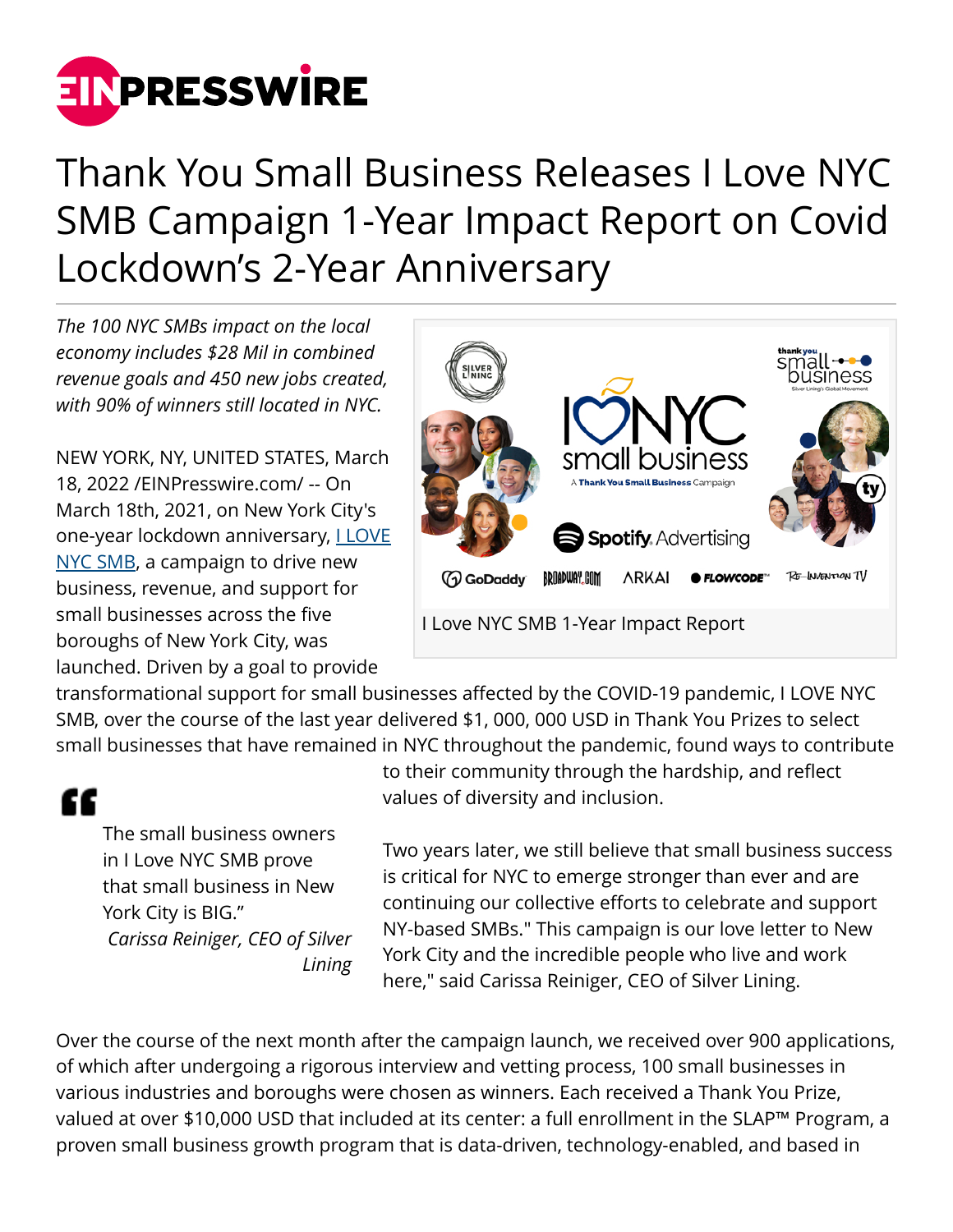behavior change science, helping the 100 winners build more profitable and sustainable businesses in 2021, despite the challenges they faced. The package also included many perks and free resources such as Spotify Advertising ad credits, a Godaddy .nyc domain, 60 days free of Flowcode Pro, a professional promo video produced by Re-Invention TV, a concert series produced by ARKAI, 10 masterminds, and 4 connection events to drive community.

Additionally, in January 2022, [Spotify](https://www.google.com/url?q=https://www.einpresswire.com/article/560367570/spotify-advertising-silver-lining-announce-multi-faceted-partnership-to-celebrate-support-small-businesses-globally&sa=D&source=docs&ust=1647621491639106&usg=AOvVaw1Ge0kAAn8N2fQzVi_NZaFb) [Advertising was officially announced as](https://www.google.com/url?q=https://www.einpresswire.com/article/560367570/spotify-advertising-silver-lining-announce-multi-faceted-partnership-to-celebrate-support-small-businesses-globally&sa=D&source=docs&ust=1647621491639106&usg=AOvVaw1Ge0kAAn8N2fQzVi_NZaFb) [the official partner](https://www.google.com/url?q=https://www.einpresswire.com/article/560367570/spotify-advertising-silver-lining-announce-multi-faceted-partnership-to-celebrate-support-small-businesses-globally&sa=D&source=docs&ust=1647621491639106&usg=AOvVaw1Ge0kAAn8N2fQzVi_NZaFb) of I Love NYC SMB. They will play an intricate part in making 2022 a year to remember as we continue to drive new activities for the campaign. Our vision to love, celebrate, support, and THANK small business owners in NYC is BIG. In 2022, we plan on:

- Hosting the last four live concert events in our series of ten, all hosted in local small businesses and featuring NY-based artists, with 100% of the profits from ticket sales being redistributed in the form of cash gifts between the winners.

- Launching a public ad campaign across the five boroughs by placing billboards, posters, and postcards with the goal of driving new business to them.

I Love NYC SMB 1-Year Impact Report Mockup



- Releasing a compilation book, featuring the 100 winners and their stories, celebrating their resilience and contribution, despite all of the challenges faced.

- Releasing an original musical piece, composed and performed by ARKAI, along with an original music video, inspired by the 100 and showcasing the diversity of these small businesses.

"As I've personally gotten to know each of the 100 winners over the course of the last year, I must